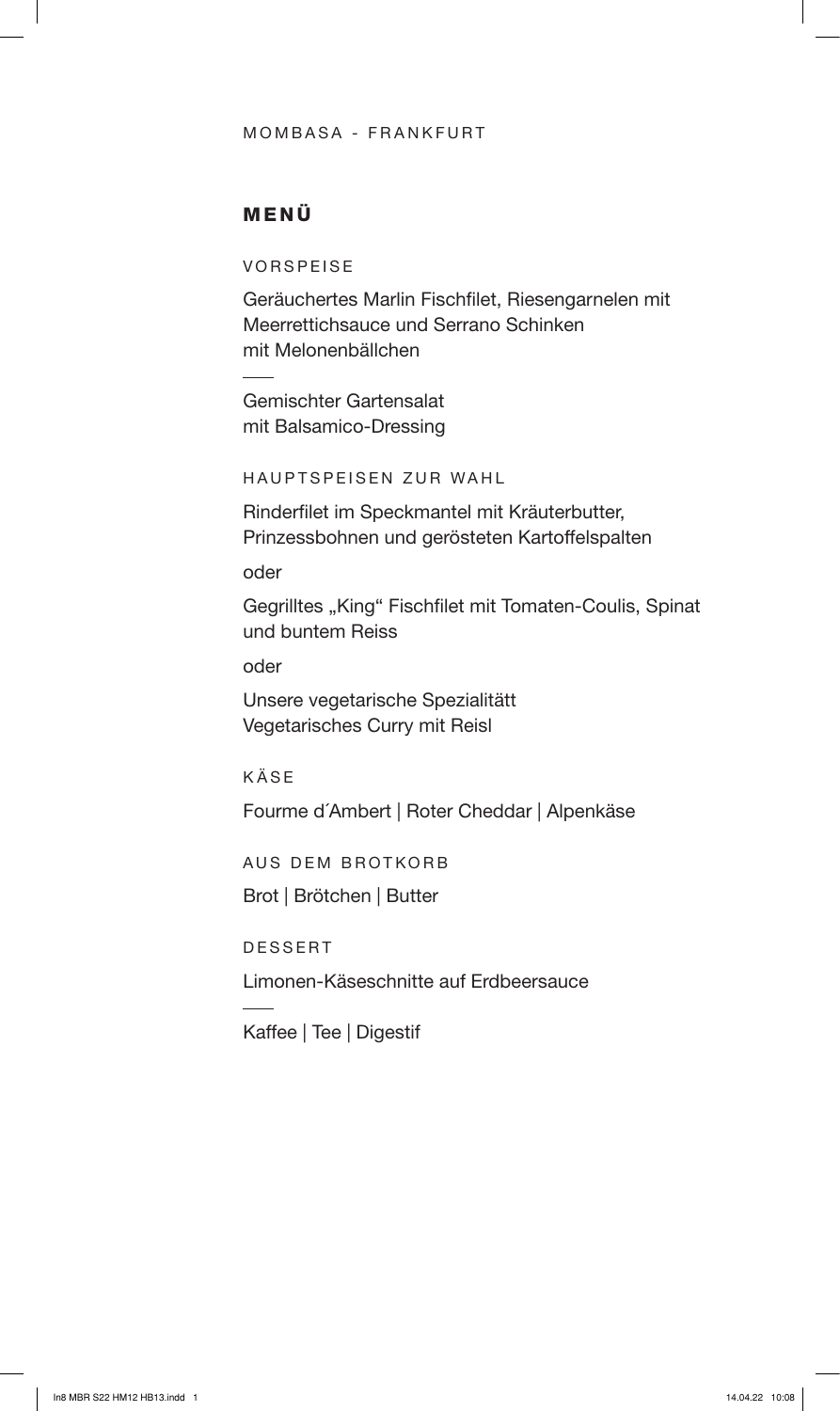# IMBISS

Gemischte Blattsalate Balsamico- Dressing

Hähnchenbrust in Tikkasauce mit Basmati Gobi Masala

Kokosnussmousse auf Mangosauce

Kaffee | Tee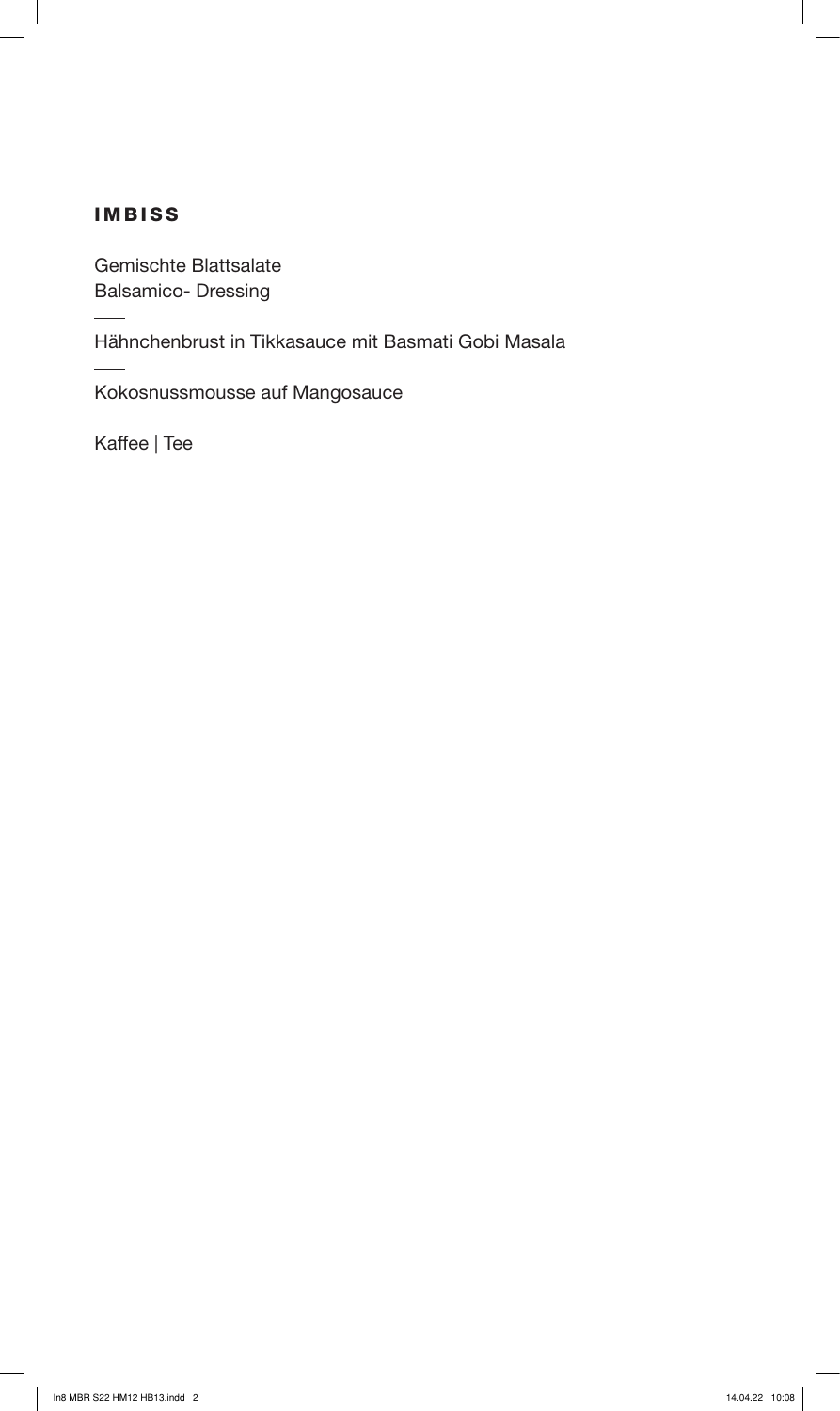### MOMBASA - FRANKFURT

### MENU

STARTER

Smoked Marlin filet, King Prawns with horseradish cream and Serrano ham with melon balls

Seasonal greens presented with Balsamico dressing

#### MAIN COURSE

Tenderloin of beef rolled in bacon with herb butter, french beans and ranch potatoes

oder

Grilled Kingfish filet served with tomato concasse sauce, spinach and mixed rice

oder

Our vegetarian speciality Vegetarian curry with white rice

CHEESE

Fourme d´Ambert | red cheddar | Alp's cheese

FROM THE BREAD BASKET

Bread | Roll | Butter

DESSERT

Lemon cheese tarte with strawberry sauce

Coffee | Tea

In8 MBR S22 HM12 HB13